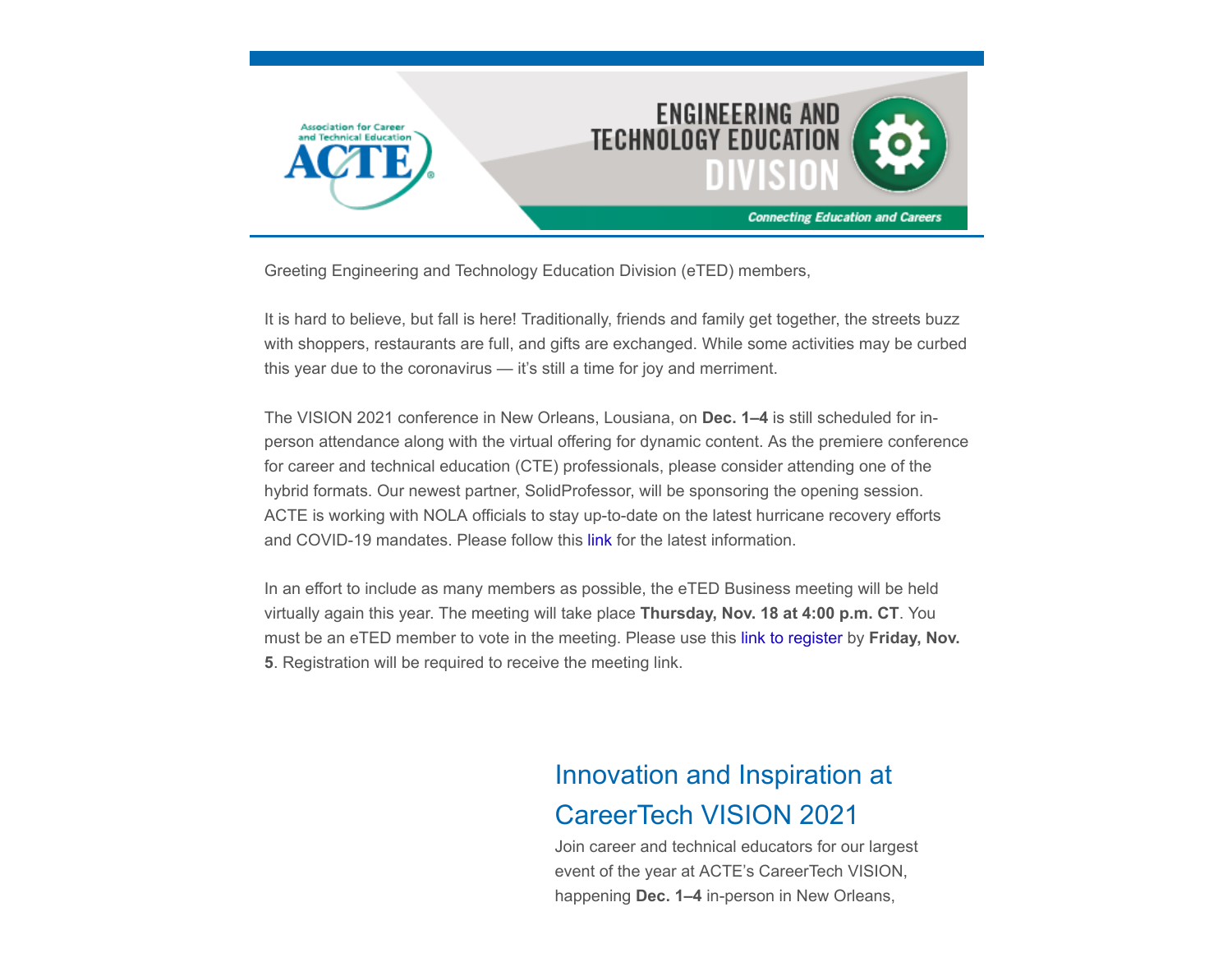

Louisiana, or virtually for dynamic, specially curated content. Featuring inspiring [keynote speakers](https://www.careertechvision.com/about.cfm) Kevin Brown and Anne Grady, VISION will provide unparalleled networking, [concurrent program sessions](https://www.careertechvision.com/program_schedule.cfm) covering best practices in multiple learning environments, an [Expo](https://www.careertechvision.com/current_exhibitors.cfm) featuring the latest career and technical education (CTE) products, and more!

**[Learn more and register](https://www.careertechvision.com/index.cfm)**

## COVID-19 Protocols in New Orleans

ACTE has been working very closely with our partners in New Orleans as we monitor the COVID-19 pandemic and the resulting safety protocols and want to share an update. Please note, these protocols are not ACTE's but are the requirements of the city of New Orleans.

#### **INDOOR MASK MANDATE IN EFFECT IN NEW ORLEANS**

Everyone, regardless of vaccination status, must wear a mask indoors when with people who are not in their immediate household. This means, all attendees must wear a mask while indoors at all venues, restaurants, etc. at all times. While eating, your mask can be off but must be put back on immediately after eating.

### **VACCINATION OR NEGATIVE COVID TEST REQUIRED** in order

to gain access to the following areas in New Orleans:

- Restaurants
- $\bullet$ Bars
- Breweries, microbreweries, distilleries and micro- $\bullet$ distilleries

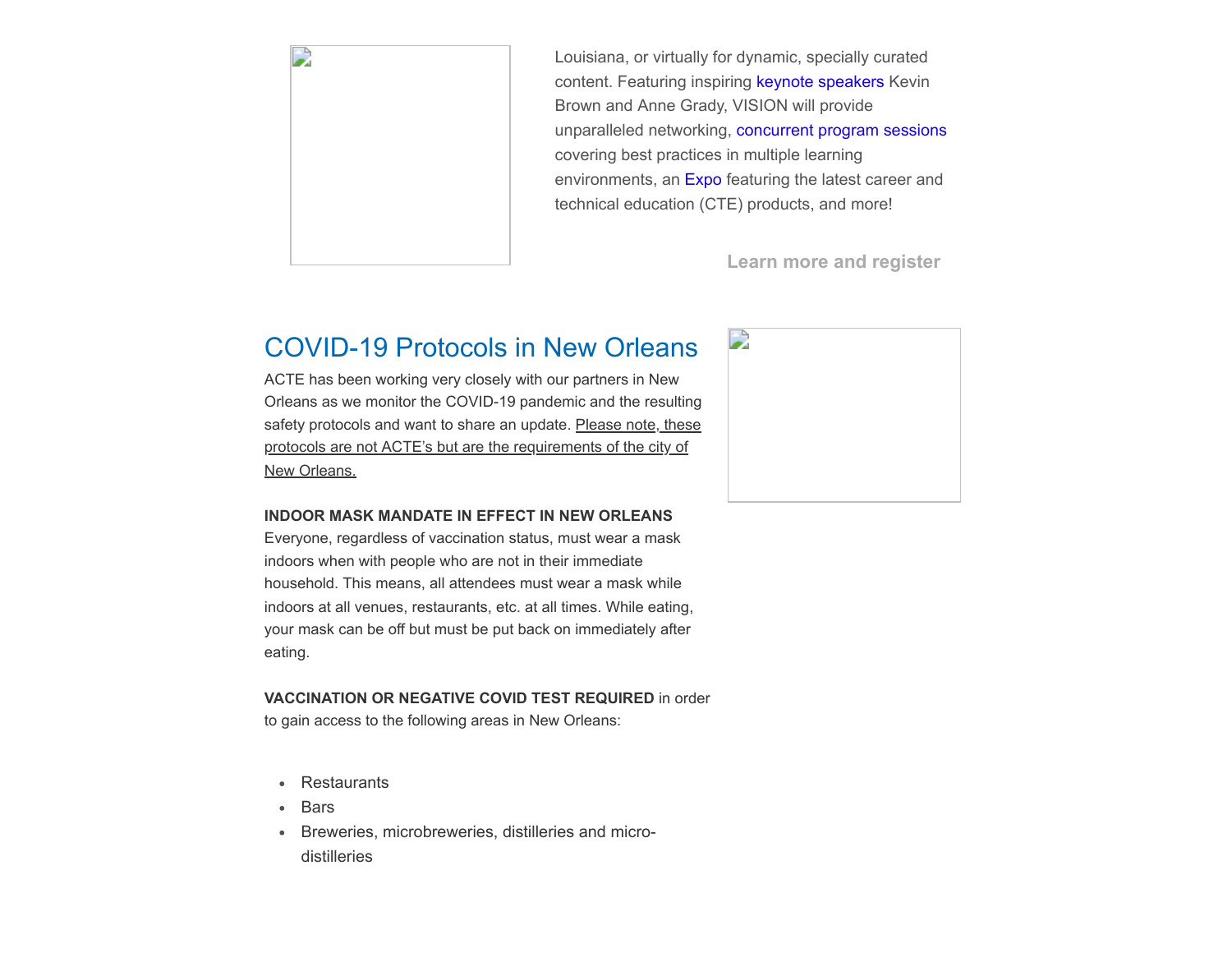- Event spaces such as hotel ballrooms, event venues and  $\bullet$  . reception halls
- Casinos, racetracks and video poker establishments

Anyone 12 years of age and older must provide the following, if attending any of the above listed events in New Orleans:

Proof of at least one dose of an approved COVID vaccine - original, digital photograph, or photocopy of CDC Vaccination Card (both sides) or;

Negative PCR test within 72 hours -- physical or electronic test results from a PCR COVID-19 test indicating negative results within the past 72 hours. Antigen tests will not be accepted. For more [information on testing sites, please click the New Orleans Testing](https://ready.nola.gov/incident/coronavirus/testing/) Sites.

For the latest and addition COVID-19 information and guidelines in New Orleans to ensure your safety as a VISION attendee, please visit the [New Orleans Ready site.](https://ready.nola.gov/incident/coronavirus/safe-reopening/)

**[Learn more](https://ready.nola.gov/incident/coronavirus/safe-reopening/)**



# ACTE Region and Division Meeting Schedule is Now Live!

All Region and Division Business Meetings are open meetings (with no registration fee) but require an RSVP to verify ACTE membership for members to vote on necessary items during the meeting. RSVPs are required by **Friday, Nov. 5**. The Zoom meeting link will be sent to each RSVP no later than **Friday, Nov. 12**. Questions? Contact

[memberservices@acteonline.org.](mailto:memberservices@acteonline.org?subject=Region%2FDivision%20Meeting%20Schedule)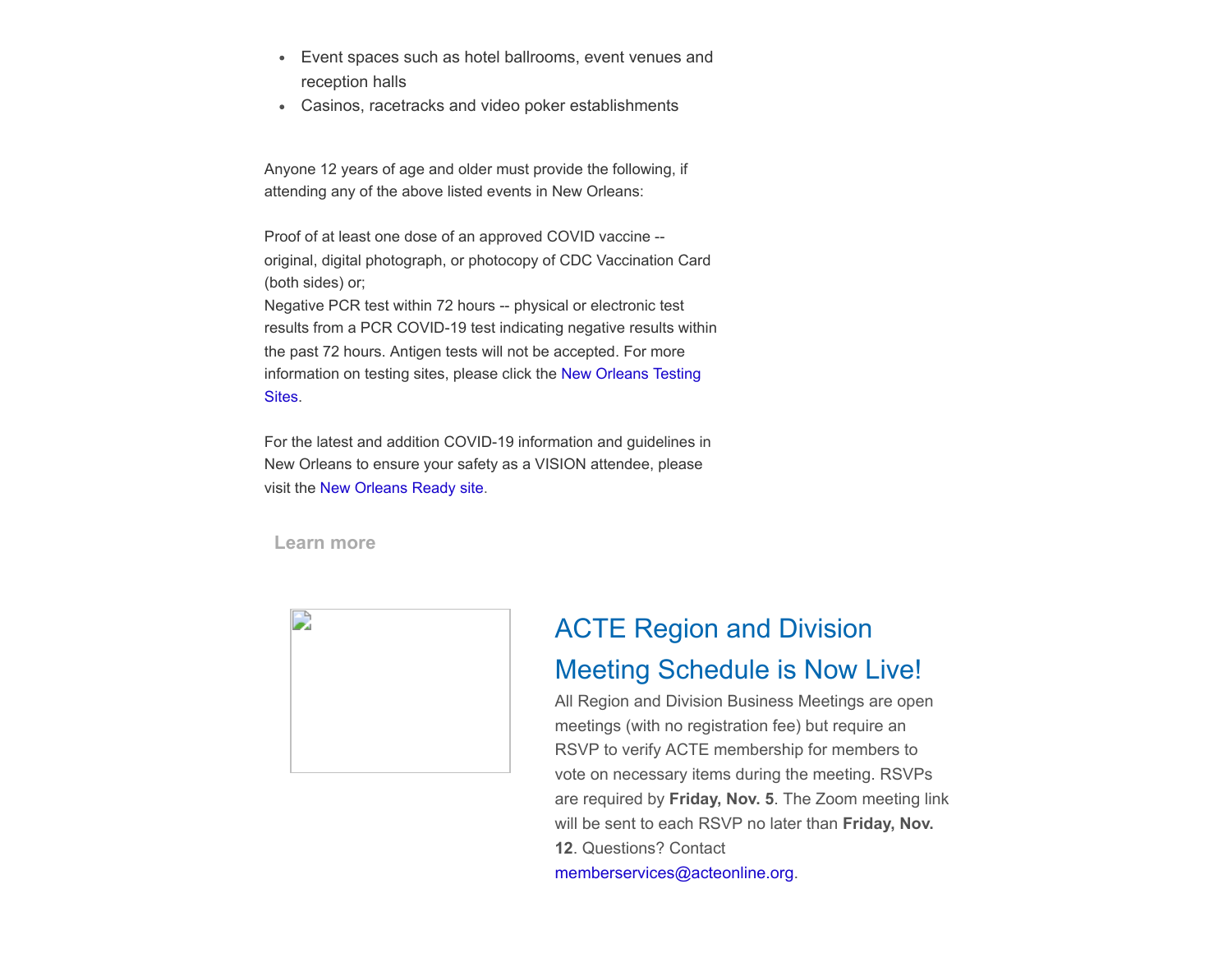#### **Congratulations to ACTE's 2022 National Award Finalists!**

ACTE is delighted to announce the 2022 National Award finalists, individuals who have made extraordinary contributions to CTE and serve as inspirational leaders in the field. Finalists are recognized in the following categories: Teacher of the Year, Postsecondary Teacher of the Year, Administrator of the Year, New Teacher of the Year, Teacher Educator of the Year, Counseling and Career Development Professional Award, Lifetime Achievement and Carl Perkins Community Service Awards. [Meet the finalists](https://www.acteonline.org/professional-development/acte-awards/acte-excellence-awards/)

### **Georgia Power Named Business-Education Partnership Award Winner**

ACTE is pleased to announce **Georgia Power** as the ACTE Business-Education Partnership Award Winner. Georgia Power's investments locally and regionally strengthen their position as a statewide partner for Georgia Career, Technical and Agricultural Education (CTAE). From developing opportunities within a variety of advisory boards to working with career and technical student organizations, Georgia [Power is always at the table to help improve CTAE. Read](https://www.acteonline.org/press-releases/georgia-power-named-acte-business-education-partnership-award-winner/) more about this excellent partnership

#### **Patrick Biggerstaff Named Champion for CTE Winner**

ACTE is pleased to announce the ACTE Champion for CTE: **Patrick Biggerstaff**, Indiana CTE Director at Area 31 Career Center in Indianapolis, Indiana. This past year, Biggerstaff represented Indiana CTE Directors on the Indiana Governor's Workforce Cabinet CTE "Back on Track" working group to help develop the guidance for reopening facilities and returning to

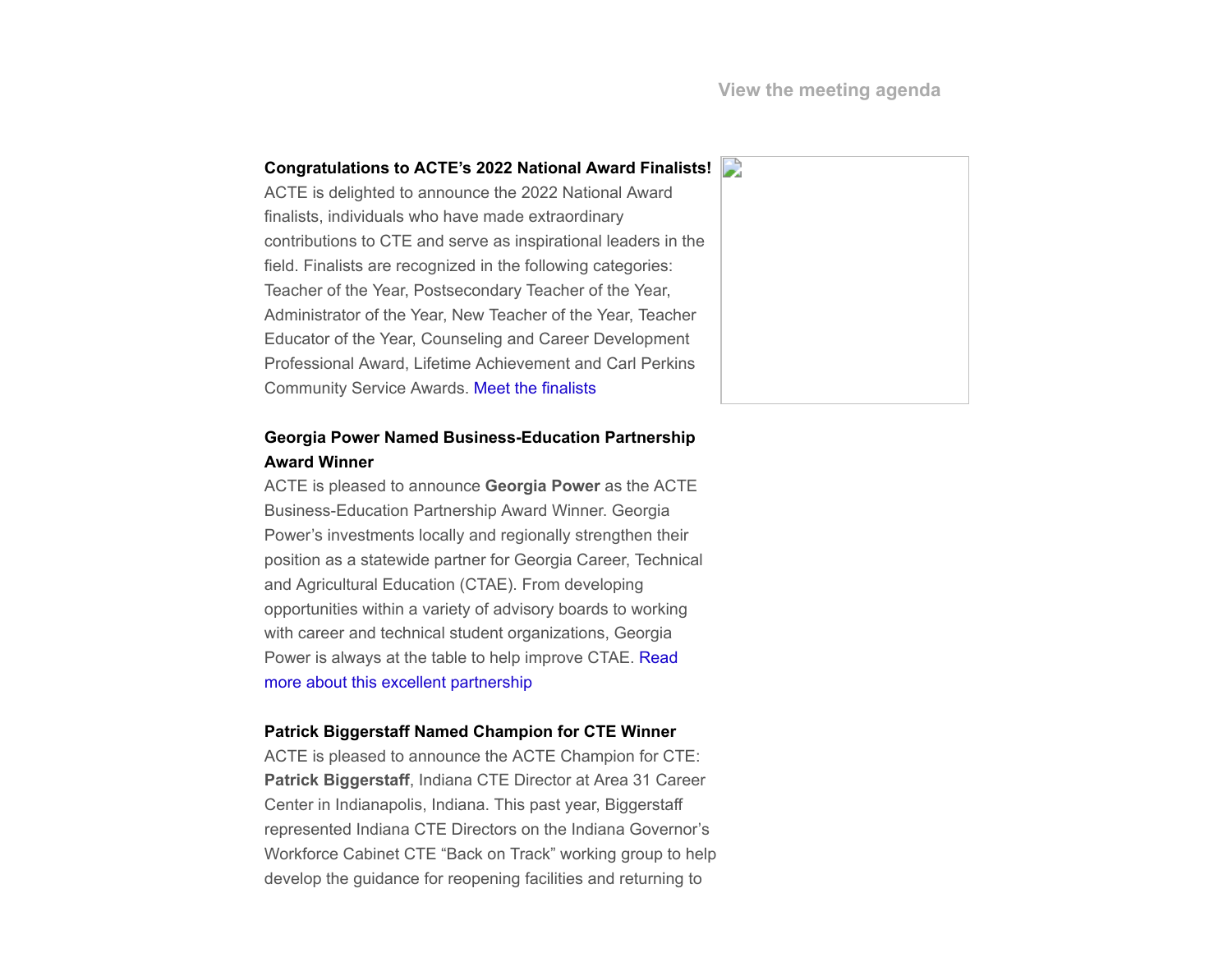in-person instruction after COVID-19 and actively contributed to the ACTE *High-quality CTE Planning for a COVID-19 Impacted School Year* publication. The ACTE Champion for CTE award recognizes education leaders who support and champion CTE programs as a vital part of developing a [prepared, adaptable, and competitive workforce. Meet Patrick](https://www.acteonline.org/press-releases/patrick-biggerstaff-named-acte-champion-for-cte/) **Biggerstaff** 

### **Mississippi Student Wins ACTE National Student Trophy Design Contest**

ACTE is excited to announce a St. Martin High School student **Nathaniel Bryan** as the winner in its sixth annual student [trophy design contest. He is taught by Richard Humphrey](https://www.acteonline.org/professional-development/acte-awards/student-trophy-design-contest/)s, an instructor at St. Martin High School in Ocean Springs, Mississippi. In addition to having his design used to create this year's trophies, Nathaniel will receive a \$1,000 scholarship and St. Martin High School will receive a free one-year lease of a 3D printer, courtesy of [Stratasys, Ltd,](https://www.stratasys.com/) a manufacturer of 3D printers and production systems and generous sponsor of the contest. [Meet Nathaniel Bryan](https://www.acteonline.org/press-releases/mississippi-student-wins-acte-national-student-trophy-design-contest/)



## ACTE Awards Gala

The ACTE Awards winners will be presented at the ACTE Awards Gala on **Nov. 30 at 4:00 p.m. CT** in conjunction with [ACTE's CareerTech VISION](https://www.careertechvision.com/), happening this **Dec. 1–4** virtually and in person in New Orleans, Louisiana. The Awards Gala is free to everyone to attend and generously sponsored by [CareerSafe,](https://www.careersafeonline.com/) [Express Employment Professionals,](https://www.expresspros.com/) [Goodheart-Willcox](https://www.g-w.com/) and [Stratasys Ltd.](https://www.stratasys.com/)

**[Sign up to attend!](https://acte.zoom.us/webinar/register/WN_oZkQxpg1Q6K8mzu3WAWE8w)**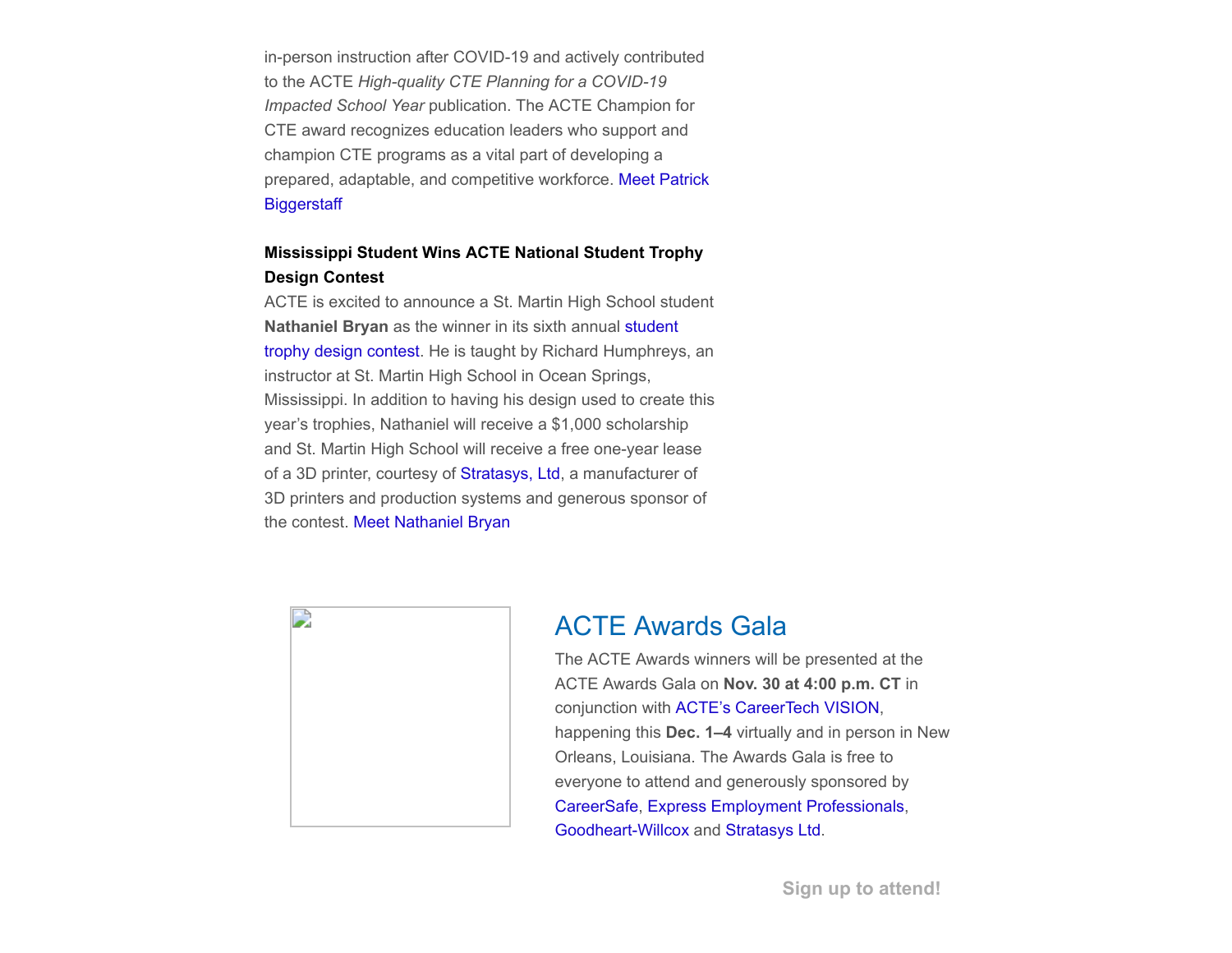# Verify Your Membership by Nov. 3 to Vote!

The 2022 ACTE board of directors' election will be held this year **Dec. 3–Jan. 3**! Please mark your calendars to reflect the election schedule below:

- You must be an ACTE member by **Nov. 3** to vote
- Voting will open during VISION on **Dec. 3** and run through **Jan. 3**
- Winners will be announced in January 2022

**[Learn more](https://www.acteonline.org/board_election_candidates/)**

## New Student Video Contest

ACTE, host of CTE Month, and NASA HUNCH are excited to announce the 2021–22 student video challenge, showcasing CTE and project-based learning programs in high-demand career fields on Earth and in space. This year's theme is "How Can Space Exploration Solve Climate Change?" Students are asked to showcase CTE courses and careers to help us understand and provide solutions to global warming and climate change. The deadline to submit a two-minute video is **April 1**.



**[Learn more](https://www.acteonline.org/why-cte/cte-awareness/cte-month/cte-month-2020-and-nasa-hunch-video-challenge/)**

# Apply to Be a Mentee in ACTE's IAED

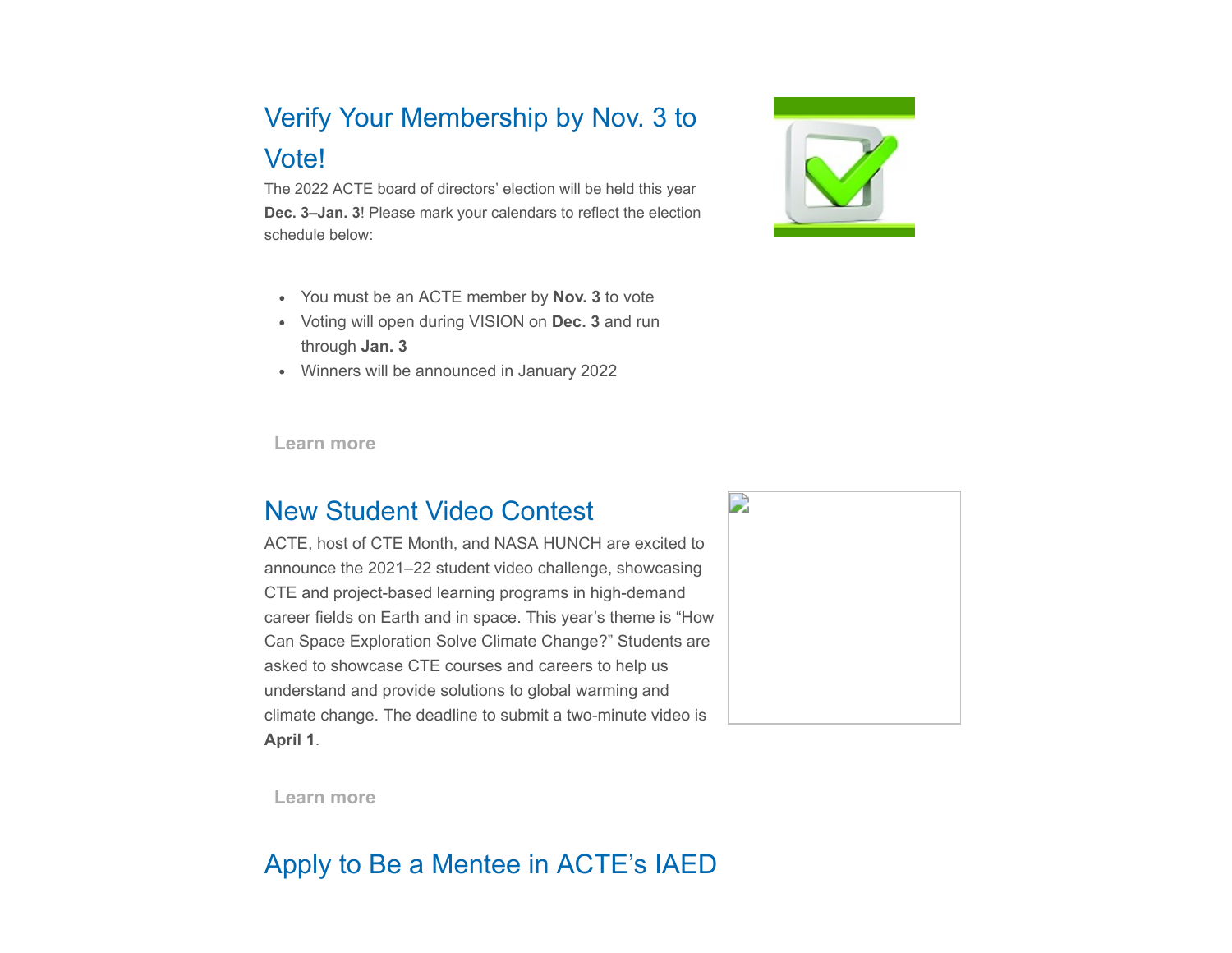## Mentorship Program

ACTE's Inclusion, Access, Equity and Diversity (IAED) Mentorship Program, offering professional development opportunities to help cultivate more diverse and inclusive work environments for career and technical educators, is open to all ACTE members. Those who are interested in becoming a mentee in ACTE's IAED Mentorship Program should apply by **Oct. 31**.



**[Learn more](https://www.acteonline.org/iaed/iaed-mentorship-program-2/)**



## Upcoming Webinars

Mark your calendar for these upcoming free webinars, covering innovative best practices and inclusion, access, equity and diversity in CTE.

- Taking Business to School Series: West-MEC's Partnership with Palo Verde Generating Station on **Oct. 25 at noon ET**
- How Space Exploration Can Solve Climate Change on **Oct. 27 at noon ET**
- How Virtual Patients are Reshaping Health Education on **Oct. 27 at 5:30 p.m. ET**
- IGNITE Worldwide: Closing the Gender Gap in STEM on **Dec. 8 at 2:00 p.m. ET.**
- Transforming the Middle School Experience: A Community Approach to College and Career Readiness for Students in Grades 6-8 on **Dec. 13 at 1:00 p.m. ET**
- Reclaiming Humanity: Services to Individuals who are Justice-involved or Incarcerated on **Jan.**